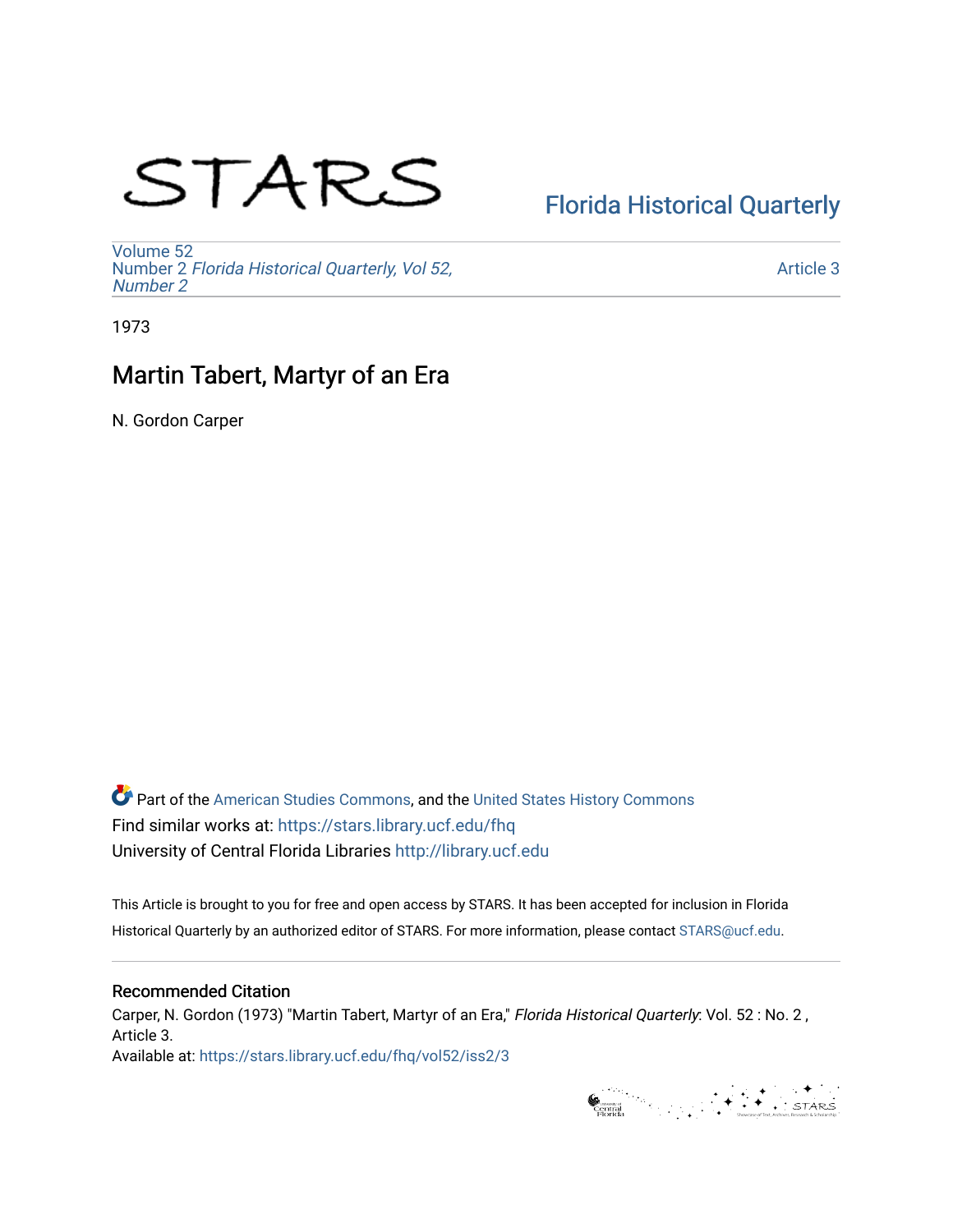*by N.* GORDON CARPER\*

**MARTIN TABERT**, in his desire to "see the world," unfortunately met an untimely death in Florida. The national publicity given the circumstances surrounding his death provided the catalyst Floridians needed to abolish the cruel and corrupt convict-lease system, a peculiarly southern institution given impetus during the Civil War-Reconstruction era.

During Reconstruction, Florida's officials operated a dual penal system. A number of convicts were housed in the state penitentiary established in 1868, while others were leased to railroad, turpentine, and cotton interests.<sup>1</sup> Although the Republicans leased convicts during Reconstruction the primary motive governing prison development was criminal reformation. The financial, social, and political chaos resulting from the Civil War and Reconstruction, however, negated most attempts to reform the criminal and gave impetus to the lease system. $2$ 

The increase in the criminal population resulting from freeing the slaves, the corrupt prison system under the Republicans, the apathy and ignorance of the public, but, perhaps most important, the unwillingness to spend public funds on criminal reformation combined to encourage the Bourbon Democrats to enact Florida's first convict-leasing statute in 1877. Florida was following the lead of other southern states by placing the responsibility for convict care in the hands of private interests.<sup>3</sup>

From the inauguration of the system in 1877, until the end of Governor William Sherman Jennings's administration in 1905, one theme dominated Florida's penal development: bleed every

**<sup>\*</sup>** Mr. Carper is Dana professor of history and chairman of the social science department, Berry College, Mount Berry, Georgia.

<sup>1.</sup> N. Gordon Carper, "The Convict-Lease System in Florida, 1866-1923" (Ph.D. dissertation, Florida State University, 1964), 8-37.

<sup>2.</sup> Fletcher Melvin Green, ed., *Essays in Southern History* (Chapel Hill, 1949), 115.

<sup>3.</sup> *Laws of Florida,* 1877, 86. Whereas the statutes passed during Recon-struction provided that the state should retain control over the care and custody of the convicts, by the 1877 statute the state relinquished all convict control to the lessee.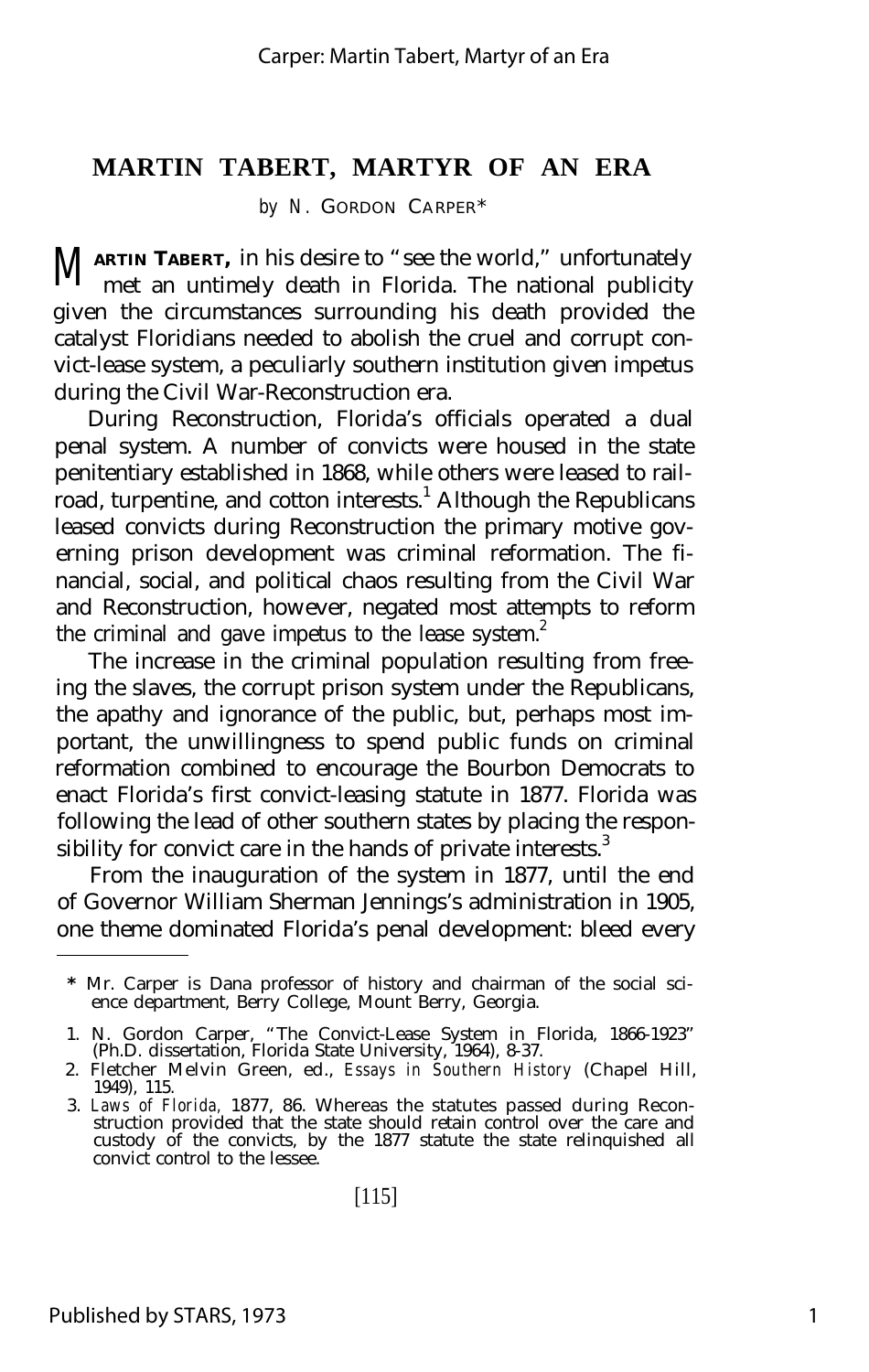dollar possible out of the lessees of state and county convicts.<sup>4</sup> If this policy did not lend itself to the concepts of modern penology, in general, the public did not seem dissatisfied. Occasional protests were voiced, but they amounted to little more than lonely cries in the wilderness. The cause of humanity had to wait until public opinion became more indignant. After 1905 public opinion, molded by the press, urged the authorities to revoke convict leasing, and in 1919 it was abolished.<sup>5</sup>

While the reformers worked to eliminate the state system, county convicts suffered abuses which perhaps were more barbarous than those suffered by state prisoners. Yet the public seemed ignorant of these brutalities; no incident had occurred which stimulated action. Then in 1922, a county convict died as the result of a severe beating. As the circumstances relating to the death of Martin Tabert became known, citizens throughout the nation demanded that Florida abolish corporal punishment and county convict-leasing.

In the fall of 1921, twenty-two year old Martin Tabert of Munich, North Dakota, decided to see the world.<sup>6</sup> At an early age he had borne the responsibilities of an adult on a 560-acre farm. His brothers and sisters had left home, and Martin's help was needed. With the end of World War I one brother returned to the farm, and Martin decided that he could take a trip. He had money, but planned to work part time and see the sights as he moved from place to place.

All went well until he reached Florida. Jobs were not abundant, and he soon ran out of money. Rather than return home or write his family for help, Martin decided to continue south. In so doing he made the mistake of riding on a train in Florida without a ticket  $^7$ 

On December 15, 1921, a Leon County deputy sheriff arrested Tabert on the charge of "stealing a ride on a railroad train."<sup>8</sup>

<sup>4.</sup> Carper, "Convict-Lease System in Florida," 44-186.

<sup>5.</sup> *Ibid.,* 218-303; *Laws of Florida,* 1919, 65; *Sixteenth Biennial Report of the Department of Agriculture of the State of Florida, 1919-1920,* 87; Tallahassee *Daily Democrat,* May 21, 1919.

<sup>6. &</sup>quot;Out to See the World," prepared by Martin Tabert Committee, March 1923, Samuel D. McCoy Papers, Florida State Library, Tallahassee. After Tabert's death, the Martin Tabert Committee was formed to collect the pertinent facts in the case.

<sup>7.</sup> *Ibid.*

<sup>8.</sup> *Ibid.;* Tallahassee *Daily Democrat,* April 10, 1923.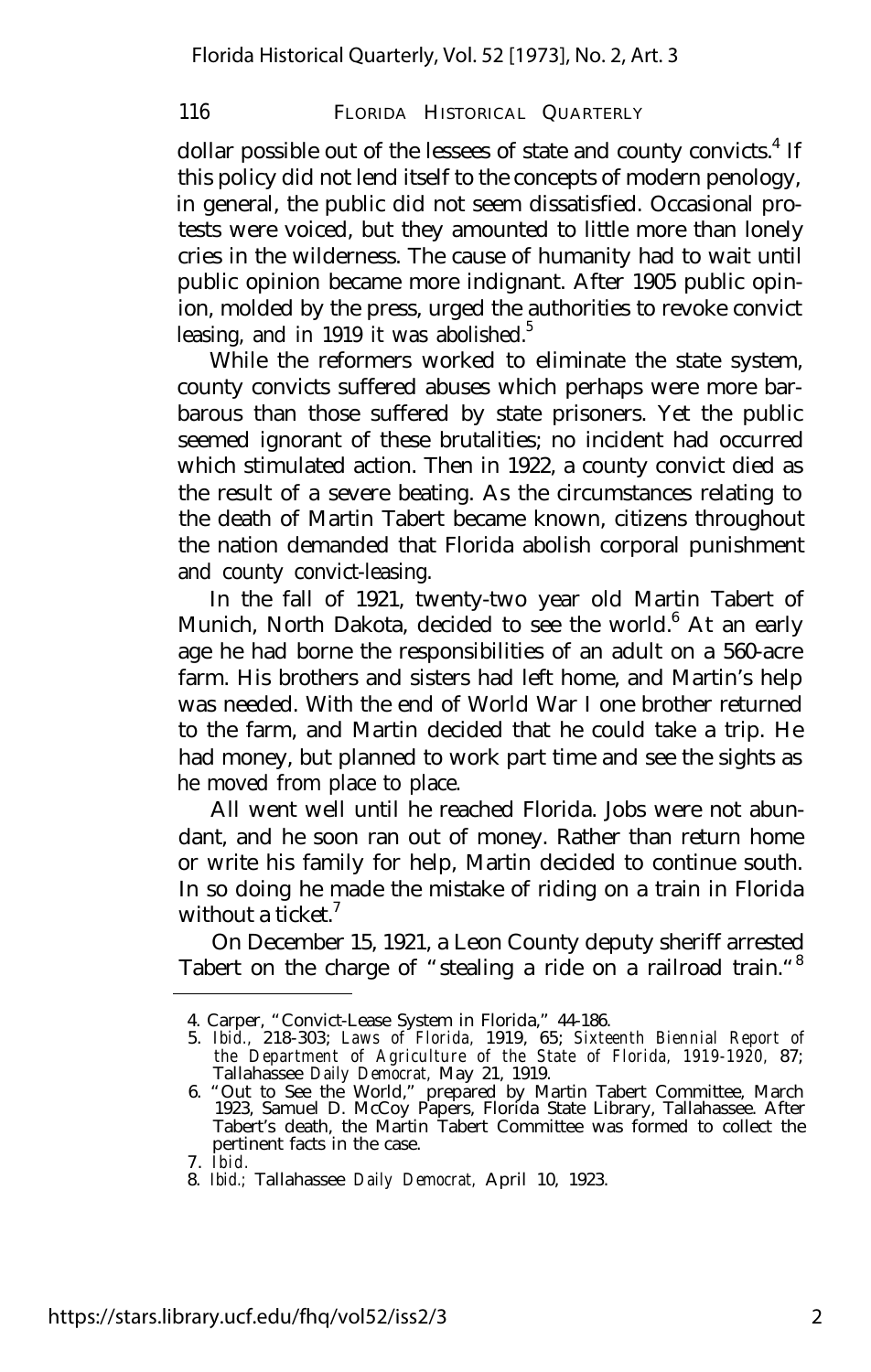He was taken before Leon County Judge B. F. Willis, who found him guilty of vagrancy and fined him \$25.00. Tabert could not pay his fine so Judge Willis decreed that he would serve ninety days in the county jail. Leon County Sheriff J. R. Jones immediately took Tabert into custody.

By order of the Leon Board of County Commissioners, all county convicts were leased to the Putnam Lumber Company at \$20.00 each per month, and the sheriff turned Tabert over to the company.<sup>9</sup> In the meantime Tabert sent a telegram to his brother: "In trouble and need fifty dollars to pay fine for vagrancy. Please wire money in care of sheriff . "10

Upon receipt of the telegram, John Tabert and his parents sent Martin a letter in care of the sheriff, which contained a draft on the First National Bank of Munich for \$7500.<sup>11</sup> Sheriff Jones received the letter on December 26, 1921, and returned the correspondence, unopened, to Mrs. Ben Tabert of Munich, North Dakota. The face of the envelope was stamped: "Returned to writer unclaimed from Tallahassee, Florida . . . by request of sheriff, Party Gone."<sup>12</sup> When Jones returned the letter, he did not tell the family what had happened. The Taberts logically assumed that Martin had found some method of securing his release and had left Tallahassee. Not knowing what else to do, they waited. Soon, however, they received a letter from the Putnam Lumber Company advising them that Martin had been sentenced to serve three months in the county prison system and had been sent to the Putnam Lumber Company's convict camp. The letter indicated that Tabert had developed a fever along with other complications and had died. Unable to locate any of Martin's family, the company had carried out all burial arrangements. Now the company officials were extending their sympathy to the family. $13$ 

When they received the letter, the Taberts suspected there was something irregular about their son's death, and asked the

<sup>9.</sup> Minutes of the Board of Commissioners of Leon County, August 15, 1921,

<sup>206-07,</sup> Leon Courthouse, Tallahassee. 10. Telegram, Martin Tabert to John Tabert, n. d., McCoy Papers: "A Vic-

tim of Convict Slavery," *Literary Digest,* LXXVII (April 21, 1923), 40. 11. "Out to See the World," McCoy Papers; Mr. and Mrs. Ben Tabert to Martin Tabert, December 21, 1921, *ibid.*

<sup>12.</sup> Envelope addressed to Martin Tabert, in care of the Leon County sheriff, December 21, 1921, *ibid.*

<sup>13.</sup> Putnam Lumber Company to E. D. Tabert, February 2, 1922, *ibid.*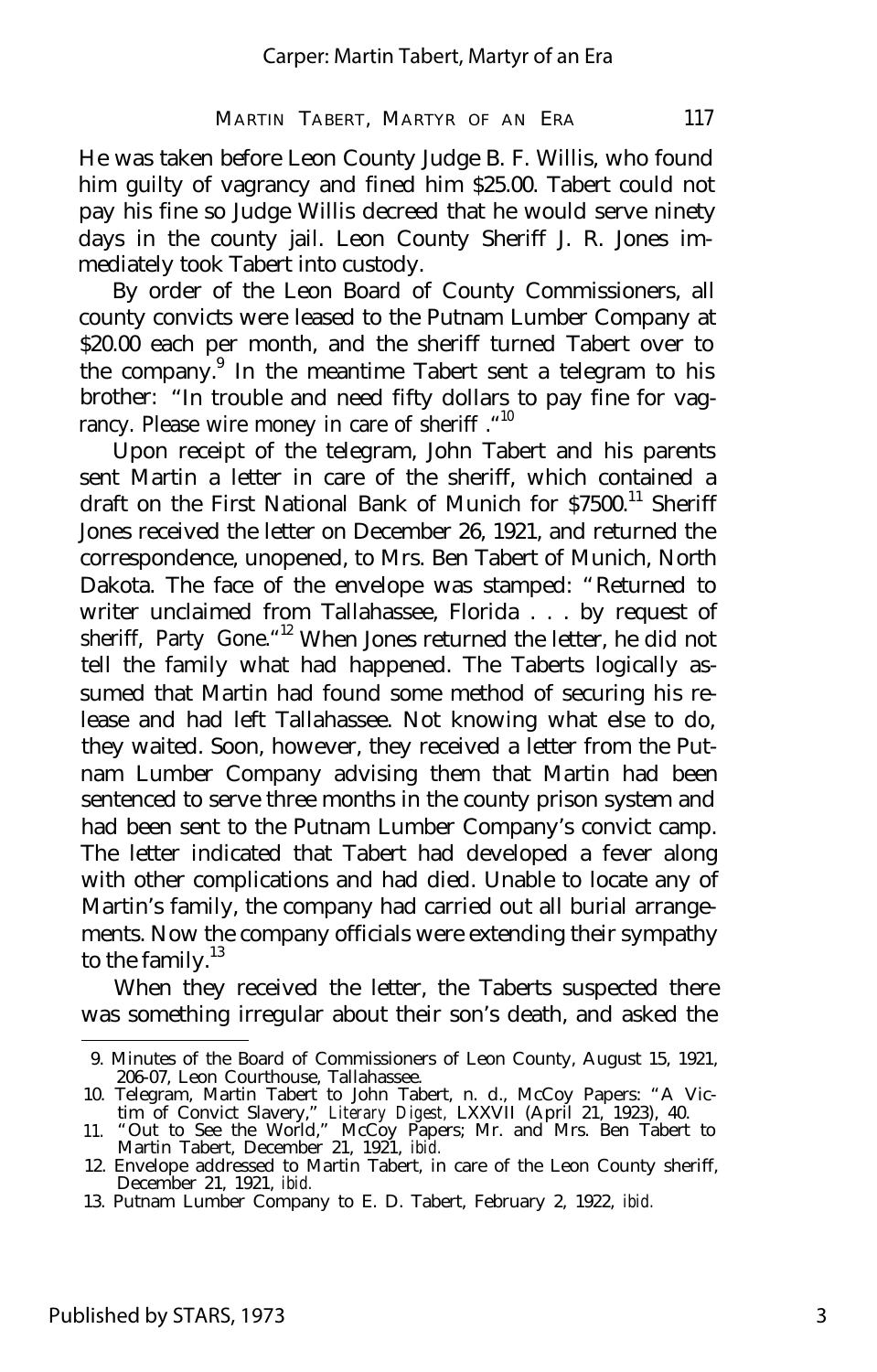family attorney, Norris Nelson, to make some inquiries. Nelson wrote Sheriff Jones and the Putnam Lumber Company asking for details.<sup>14</sup> The company informed Nelson that it leased all of Leon County's able-bodied male convicts and was responsible for their care and welfare. A state and county supervisor inspected the camp about once a month. According to the company's statement the camp physician had diagnosed Tabert's illness as malaria fever. Tabert apparently would not take his medicine regularly, and he contracted pneumonia. The letter concluded: "We do not understand why the sheriff of Leon County should have told the people he had gone and did not accept the money for his release.<sup>"15</sup>

It would seem that the company was trying to place responsibility on the sheriff, but Jones informed Nelson that if there was any foul play it was the company's fault. Jones pointed out that Tabert was physically healthy when he was turned over to company officials. He also admitted: "There was some money wired to him here after he was gone, but I could not get it, as it was sent in his name, I therefore returned it. "<sup>16</sup>

The Tabert family now knew how Martin had fallen into the hands of the lumber company, and at first they believed the story that they had been told. Later developments revealed that the sheriff and company officials had attempted to hide the true facts surrounding the death. In July 1922, ex-convict Glen Thompson wrote a letter to the Munich, North Dakota, postmaster inquiring whether Tabert's parents knew or cared to know the particulars of their son's death.<sup>17</sup> Thompson had been an eyewitness to the tragedy. The postmaster forwarded the letter to the Taberts who "for the first time, . . . began to realize that they were the victims of a monstrous deception in regard to the death of Martin<sup>"18</sup>

The Taberts wrote Thompson a letter asking for more information. He and others then furnished information which convinced them that Martin's death had not come about as de-

<sup>14.</sup> Norris Nelson to J. R. Jones, February 9, 1922; Nelson to Putnam Lumber Company, February 9, 1922, *ibid.* 15. Putnam Lumber Company to Nelson, February 15, 1922, *ibid.*

<sup>16.</sup> J. R. Jones to Nelson, February 17, 1922, *ibid.* 17. Glen Thompson to Postmaster, Munich, North Dakota, July 1922, *ibid.*

<sup>18.</sup> "Out to See the World," *ibid.*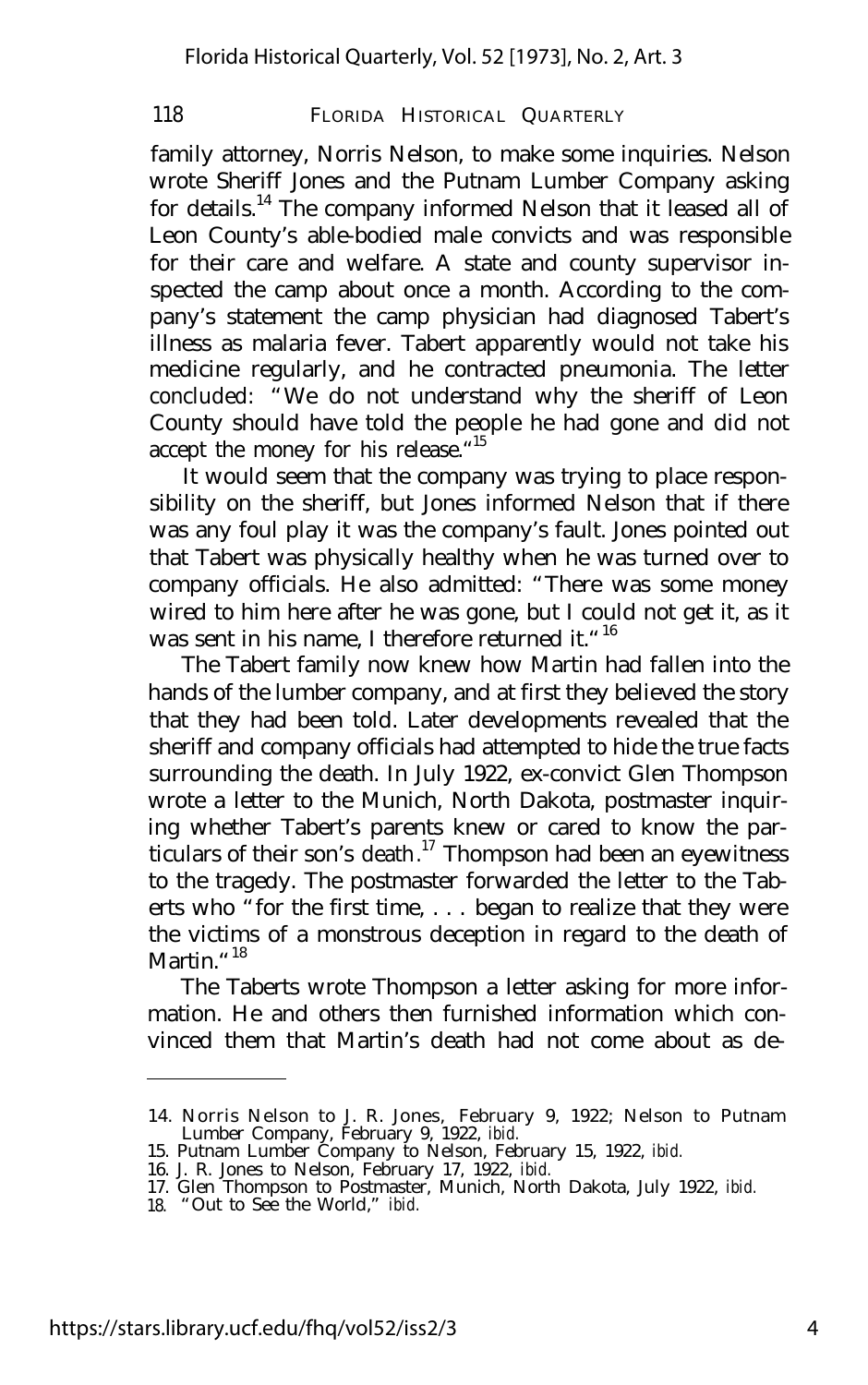scribed by Jones and the Putnam Lumber Company. Thompson stated that he had witnessed "many tortures" in the convict camp. Tabert's feet, he said, were swollen due to swamp water and the condition of his shoes, but when he had asked "whipping boss" Walter Higginbotham for a larger pair of shoes he was ignored. Late in January 1922 Martin complained about aching groins, and the doctor lanced one and left him some medicine. Shortly afterwards Tabert had received a severe beating for working too slowly. Thompson said that Higginbotham had given Martin thirty-five to fifty licks before some eighty-five convicts using a four-inch strap weighing seven and one-half pounds. When Tabert begged Higginbotham to stop, the "whipping boss put his feet on Martin's neck to keep him from moving out of position as he whipped him." In spite of his physical condition, Tabert was forced to continue working, but shortly afterwards Thompson said that Martin's condition deteriorated, and he died "without a struggle." In spite of the evidence, the physician had attributed the death to "pernicious malaria." Thompson suggested that Tabert might have written asking for money but, "letters were read going in and coming out, and many of them never went, and especially those calling for money to pay out."<sup>19</sup>

Another former convict confirmed that Tabert had died a "horrible death," and said that he had been whipped unmercifully and "barbarously murdered."<sup>20</sup> Other letters stated that the men worked waist deep in swamp water. "It poisoned the men, their feet became sore and their bodies were often a mass of sores and nothing was done for them."<sup>21</sup> Other letters noted that Tabert was too sick and weak to do the work demanded, and that he frequently had been knocked down and whipped. The other men were similarly treated. One former inmate wrote that he would carry to his grave "scars on his back caused by beatings from the brute Higginbotham,  $\dots$  the  $\dots$  whipping boss. "<sup>22</sup>

Ignorant of the convict-lease 'system, the Taberts found the letters difficult to believe. Yet the evidence seemed conclusive, and they decided to do something. They persuaded North Dakota

<sup>19.</sup> Thompson to Ben Tabert, August 25, 1922, *ibid.*

<sup>20.</sup> Unsigned letter to John Tabert, n. d., *ibid.* 21. "Out to See the World," *ibid.*

<sup>22.</sup> *Ibid.*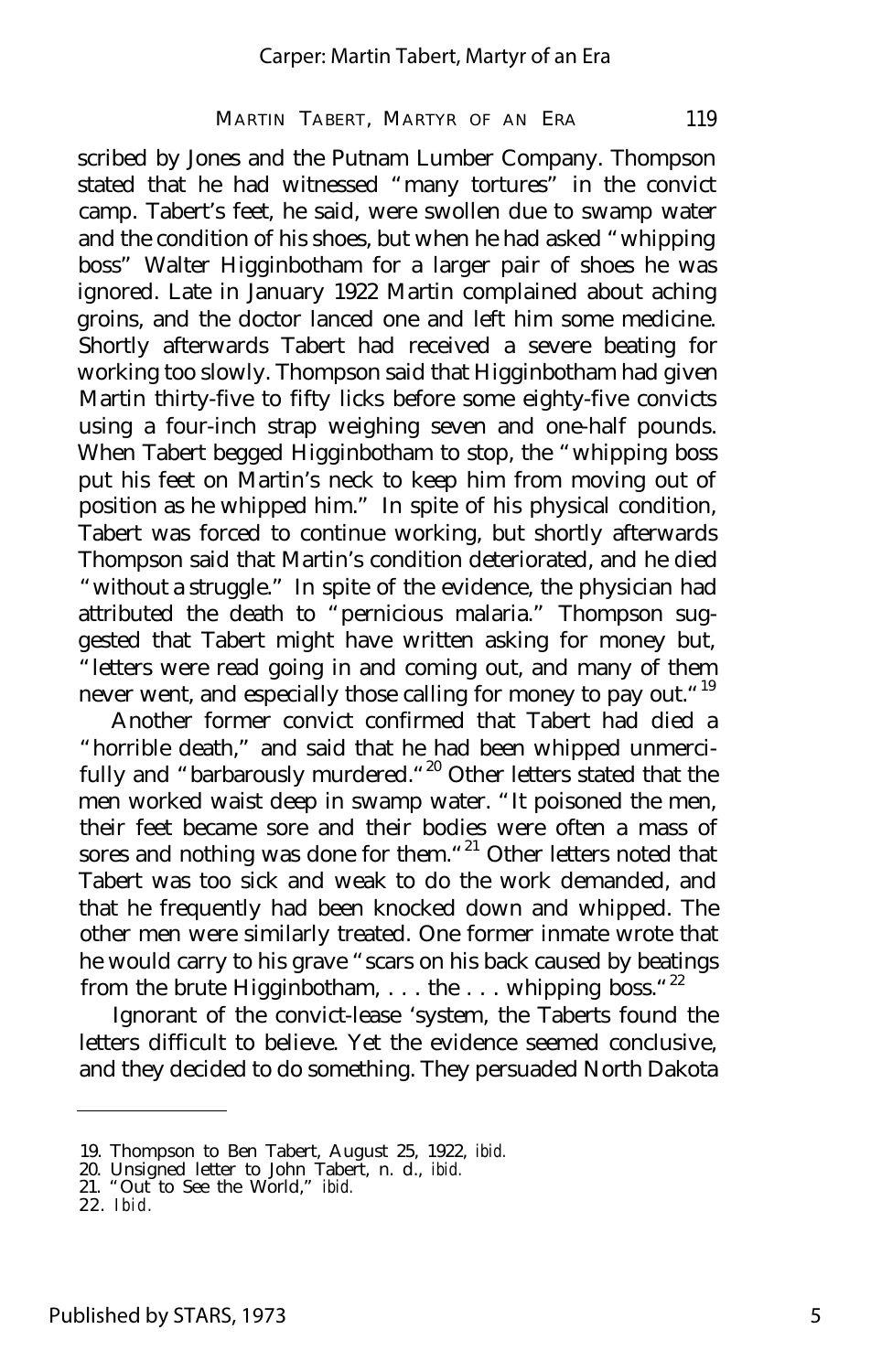State Attorney G. Grimson to go to Florida and investigate, and the material which he collected substantiated, in every detail, the letters received by the Taberts.<sup>23</sup>

According to Grimson, Sheriff Jones "was little better than a slave-catcher." He had an arrangement with the company whereby he received \$20.00 for every male convict sent to the camp for ninety days. Grimson also claimed that the company was a Wisconsin-owned corporation worth \$800,000 which increased its profits "by the labor of unfortunate men, picked up and forced into their custody through trivial violations of the laws of the state of Florida."<sup>24</sup>

A "Martin Tabert Committee" was formed which presented Grimson's findings to the North Dakota legislature, and then called for a resolution requesting Florida legislative action. North Dakota State Senator W. H. Porter introduced a concurrent resolution charging that Tabert had died as a result of physical abuse and torture inflicted upon him by T. W. Higginbotham, a Putnam Lumber Company employee. The legislature also accused Sheriff Jones and the company of conspiring to mislead Tabert's parents concerning their son's death.<sup>25</sup> The legislature charged that the sheriff and the lumber company were involved in a conspiracy to arrest and convict men for minor offenses. The company acquired a cheap labor supply, the sheriff received a cash compensation, and Martin Tabert had been the victim of their conspiracy.<sup>26</sup> The North Dakota legislature did not condemn Florida's state administration, but it did ask the Florida legislature to investigate the case and to punish the responsible parties.

Florida Governor Cary Hardee promptly replied to the resolution. Writing to Governor R. A. Nestus of North Dakota, he claimed that Florida's reputation had been injured by the resolution; and he insisted that no state treated its convicts more humanely than Florida. He listed the benefits accruing to Florida's criminals, but agreed that "if criminal responsibility attaches to anyone connected with the affair he will be promptly and vigorously prosecuted. I feel in view of these facts that the

<sup>23.</sup> *Ibid.*

<sup>24.</sup> Ibid.; "A Victim of Convict Slavery," 40.<br>25. Concurrent Resolution on Tabert Affair passed by North Dakota Legislature, February 27, 1923, McCoy Papers; "A Victim of Convict Slavery,"<br>46; Florida House Journal, 1923,

<sup>26.</sup> *Florida House Journal,* 1923, 16-17.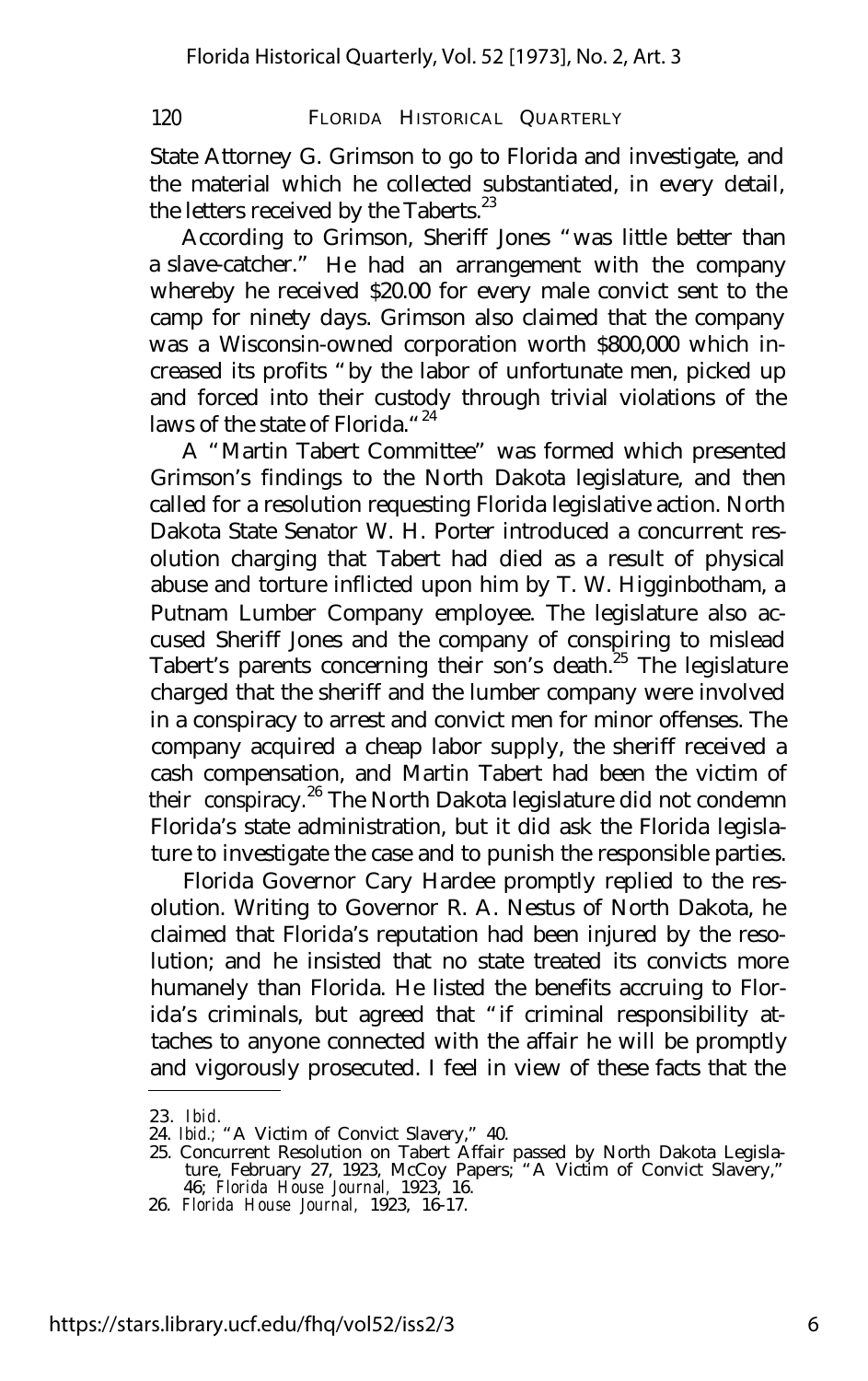passage of the resolution by the Senate served no useful purpose. 27

The Florida legislature immediately ordered a joint House-Senate committee to investigate Tabert's death and to conduct a thorough investigation of all convict camps where cruelty had been charged. The committee was supposed to determine also the merits of abolishing the entire lease system.<sup>28</sup>

Sheriff Jones, in a communication to Fred H. Davis, chairman of the special legislative committee, denied his involvement in the affair and demanded a full investigation which he claimed, would exonerate him.<sup>29</sup> Meanwhile on April 10, 1923, several witnesses assembled at Madison, Florida, for the grand jury investigation. Higginbotham, the whipping boss, was charged with the murder of Martin Tabert which, through his attorney, he denied. He admitted flogging Tabert, but claimed the beating was not unduly harsh.<sup>30</sup> It was expected that other witnesses would testify that Higginbotham was a man without mercy who flogged both black and white convicts "just for the sport of it."<sup>31</sup> Scores of witnesses including Tabert's fellow prisoners, former convict guards, and employees of the Putnam Lumber Company, were called to testify. Many newspapermen from throughout the South were present. Former convicts Glen Thompson and John Gardner were prepared to testify as eyewitnesses to Tabert's death. Thompson would reiterate the circumstances surrounding the death, while Gardner would describe "how the lashes were applied by dragging the strap through sugar and sand between each lick.<sup>"32</sup>

Two days after the grand jury began its investigation the legislative committee— Senators John P. Stokes and W. A. MacWilliams and House members John Clay Smith, Frederick Van Roy, and C. H. Kennerly— met and elected Stokes chairman. The committee believed that it had the power to investigate all alleged cases of convict brutality and to recommend appropriate action.<sup>33</sup>

<sup>27.</sup> *Florida Senate Journal,* 1923, 62-64.

<sup>28.</sup> Tallahassee *Daily Democrat,* April 6, 1923; New York *World,* April 14, 1923; *Florida House Journal,* 1923, 97, 142.

<sup>29.</sup> Florida *House* Journal, 1923, 102; Tallahassee Daily *Democrat,* April 6, 1923.

<sup>30.</sup> Tallahassee *Daily Democrat,* April 10, 1923.

<sup>31.</sup> *Ibid.*

<sup>32.</sup> *Ibid.;* New York *World,* April 10, 1923.

<sup>33.</sup> Tallahassee *Daily Democrat,* April 12, 1923; Minutes of the Joint Com-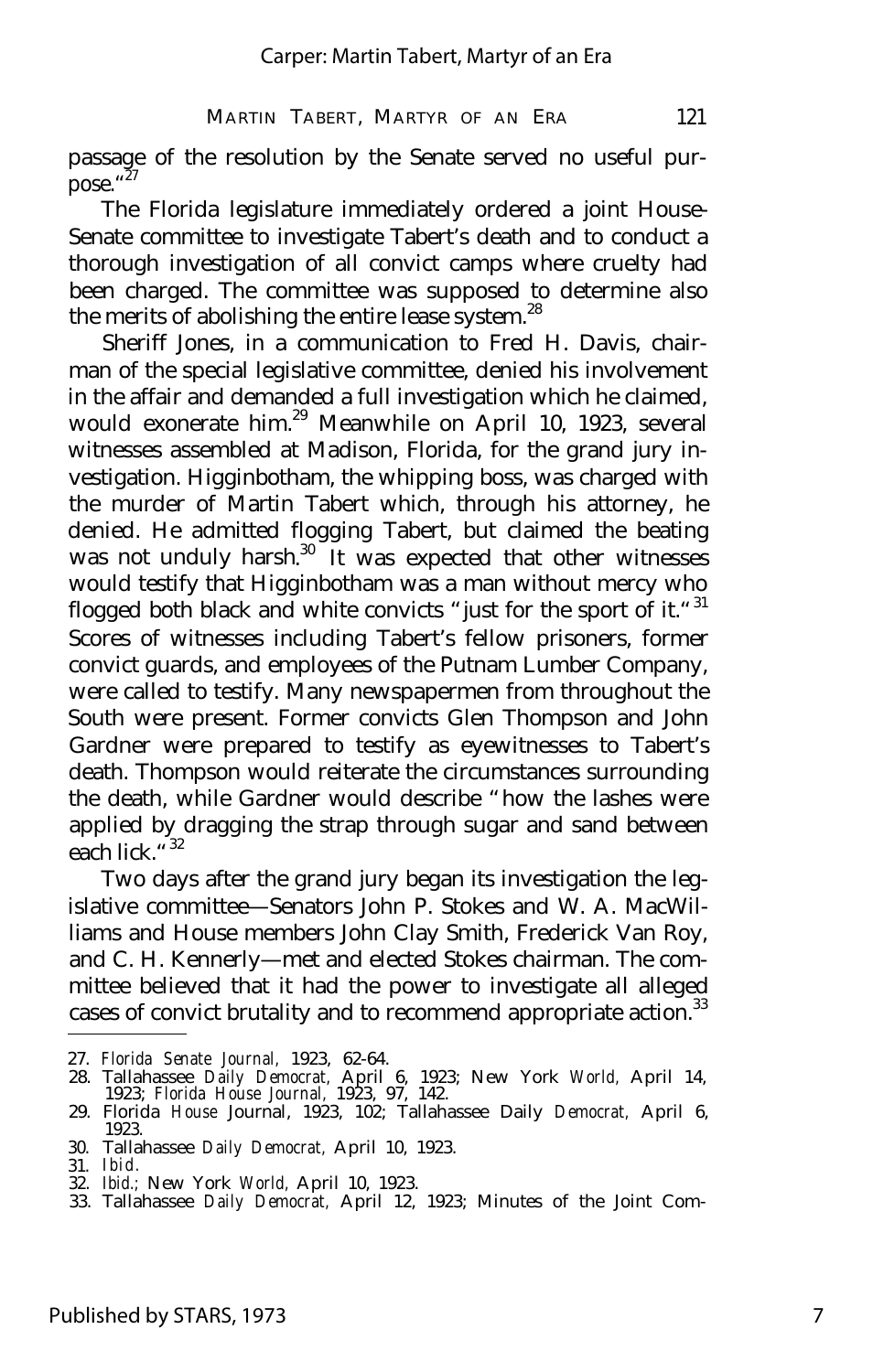On April 22, 1923, the grand jury indicted Higginbotham for "murder in the first degree."<sup>34</sup> Immediately afterwards all witnesses were summoned to appear before the legislative investigating committee in Tallahassee. Stokes pointed out that since Higginbotham was under indictment and the Putnam Lumber Company was faced with a \$50,000 civil suit filed by Tabert's family, the investigation should create no prejudice against them, but the charges against Sheriff Jones should be investigated.<sup>35</sup>

On April 17 the sheriff was on the stand and admitted that he received \$20.00 for each convict he delivered; after expenses, he netted about \$15.00 per man. Senator Stokes asked Jones if he lost his commission when a convict paid his fine, and the sheriff said he received his \$20.00 whether the convict served one day or ninety days.<sup>36</sup>

After hearing testimony from the deputy sheriff of Leon County concerning Tabert's arrest, the committee called County Judge B. F. Willis. He stated that after the boy was arraigned he had pled guilty. No attorney, not even the county prosecuting attorney, was present, according to Willis.<sup>37</sup>

By April 24, the committee concluded that both Sheriff Jones and Judge Willis should be removed from office. Governor Hardee also supported Jones's removal, but when he was asked if he would resign, the sheriff replied: "Why should I resign, when there has been no evidence against me except from former convicts and persons whom I have discharged from service?"<sup>38</sup>

The evidence against Jones continued to mount. Jerry Poppell, former jailer of Leon County, testified that the lumber company had made a deal with Jones to "railroad" men into the lease system for a sizable profit. Men charged with vagrancy were brought before the county judge and instructed by the sheriff and his deputies to plead guilty. On several occasions, Poppell said,

mittee in Committee Room in Behalf of the Senate and the House of Representatives Appointed to Investigate the Death of Martin Tabert, Senator Stokes, Chairman, Monday, April 17, 1923, Office of the Secretary of State, The Capitol, Tallahassee.

<sup>34.</sup> New York *World,* April 12, 1923. 35. Tallahassee *Daily Democrat,* April 12, 1923.

<sup>36.</sup> Minutes of the Joint Committee; Jacksonville *Florida Times-Union,* April 18, 1923.

<sup>37.</sup> Tallahassee *Daily Democrat,* April 17, 1923.

<sup>38.</sup> *Ibid.,* April 23, 24, 25, 1923.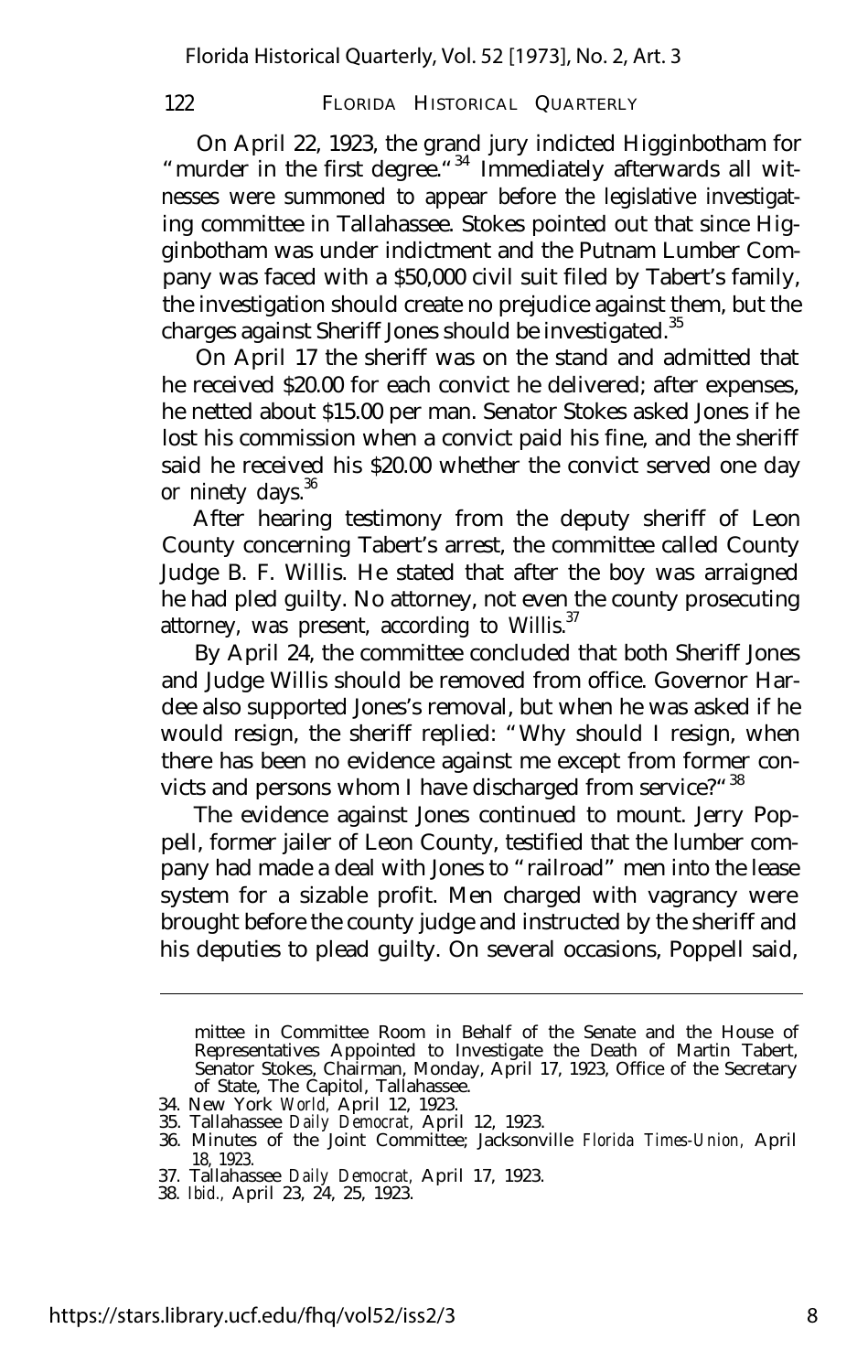these trials took place late at night and were carried out by inebriated court officers.<sup>39</sup>

The investigating committee checked Jones's records and found conclusive evidence against him. During the seven months prior to the time Jones entered into the agreement with the lumber company only twenty men had been arrested as vagrants for riding trains without tickets. In the following seven months 154 men were arrested. The *Tampa Tribune* reported that Jones had admitted that he had delivered 163 men to the lumber company; he had netted at least \$2,500 in a comparatively short time.<sup>40</sup>

The committee began questioning witnesses on April 18 concerning Higginbotham's role in Tabert's death. Eighteen-year old John Gardner testified that he had been "whipped three times within a week, that he received approximately fifty licks each time and that Walter Higginbotham, the convict boss charged with murder in connection with the death of Martin Tabert, did the whipping."<sup>41</sup> He had been beaten so severely that he was unable to lie on his back for thirty days. He then told the committee that Higginbotham had brutally flogged Tabert four days before he died.

Higginbotham claimed: "The whipping was administered following reports submitted by one of the guards in charge of Tabert's squad in which the prisoner was accused of shirking." When Tabert reported that he was ill, a doctor was sent for and medical attention was provided, but Higginbotham concluded that Tabert was not doing his job according to orders and administered a light whipping of ten licks. He denied that he had held Tabert in position by placing his foot on the boy's neck. $43$ 

A. P. Shivers, a convict guard who had worked for the Putnam Lumber Company, sharply contradicted Higginbotham's statements. According to him Tabert was healthy when he first came to the camp but soon after he "was suffering with running

<sup>39.</sup> *Ibid.,* April 25, 1923; Minutes of the Joint Committee.

<sup>40.</sup> *Tampa Tribune,* April 25, 1923; E. Lassande to Samuel McCoy, n. d., McCoy Papers. On April 27, the Senate removed Sheriff Jones from office. According the the Tallahassee *Daily Democrat,* Judge Willis was removed from office May 16, 1923.

<sup>41.</sup> Tallahassee *Daily Democrat,* April 18, 1923.

<sup>42.</sup> *Ibid.* 43. Minutes of the Joint Committee; Tallahassee *Daily Democrat,* April 19, 1923; Jacksonville *Florida Times-Union,* April 20, 1923.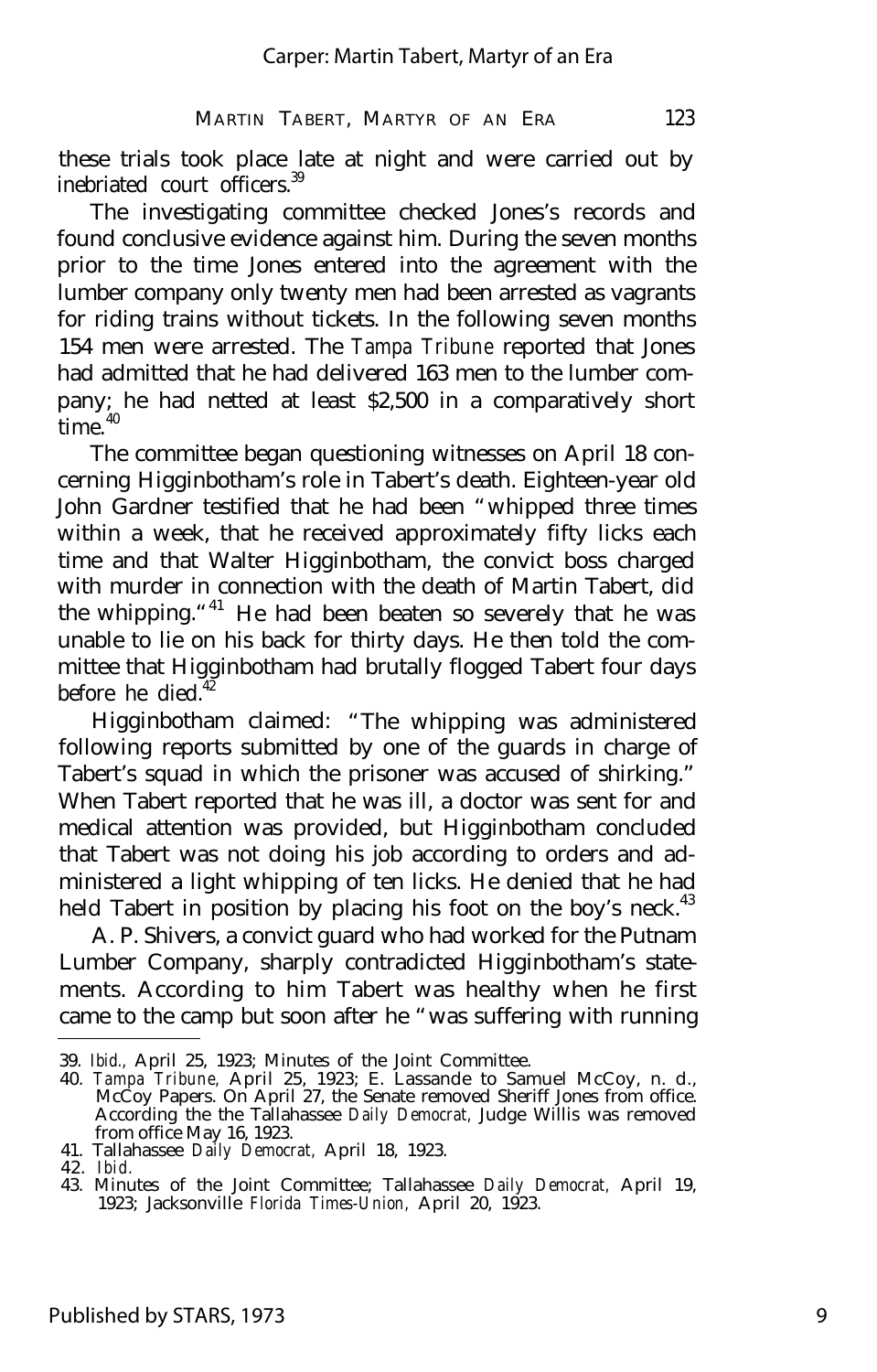sores," and his legs were so swollen and diseased that he "could hardly drag around."<sup>44</sup> The day Tabert was beaten, the convicts had walked two miles to the swamp, and the boy could not keep up. When the convicts returned that night, Higginbotham made Tabert lie on his stomach before the rest of the men. Then, according to Shivers, "Higginbotham pulled up his shirt. He gave him about thirty licks as Tabert groaned and screamed for mercy. Tabert kept on twitching his body so Higginbotham placed the heel of his boot on the youth's neck to make him keep his body rigid. He then gave him about forty or fifty more licks. Higginbotham told Tabert to get up and the boy was a little slow about it so Higginbotham said, 'you can't work yet, eh?' and pushed the boy down on the ground. This time he gave him about twenty-five licks. He told Tabert to get up and when the secretary *[sic]* straightened up, Higginbotham made a pass at him with the handle of the strap. He missed him and Tabert staggered around in a half circle with Higginbotham hitting him over the head and shoulders.<sup>"45</sup> Afterwards Tabert was unable to move from his cot, and the odor coming from his quarters was very offensive. Higginbotham looked in on Tabert, and later he told Shivers that he thought the boy might die. Tabert died the following night.

Dr. T. Caper Jones, convict camp physician, had examined the body and pronounced that death had resulted from pneumonia with malaria complications. After extensive interrogation by the legislative committee, Dr. Jones announced that the real cause of death was syphilis, but that he had not reported this because of the embarrassment it might have caused the Tabert family.<sup>46</sup> In view of Jones's conflicting testimony and his misstatement of the facts, the committee recommended that his testimony be referred to the State Board of Medical Examiners and that "the medical profession be purged of a seemingly unworthy member. "<sup>47</sup>

<sup>44.</sup> *Tampa Tribune,* April 18, 1923; Minutes of the Joint Committee. 45. *Ibid.*

<sup>46.</sup> Minutes of the Joint Committee; Jacksonville *Florida Times-Union,* April 19, 1923; Tallahassee *Daily Democrat,* April 18, 26, 1923; "Out to See the

World," McCoy Papers. 47. G. Grimson to McCoy, April 30, 1923, McCoy Papers. The Senate adopted a resolution which officially denounced Jones as a "disgrace to the profession."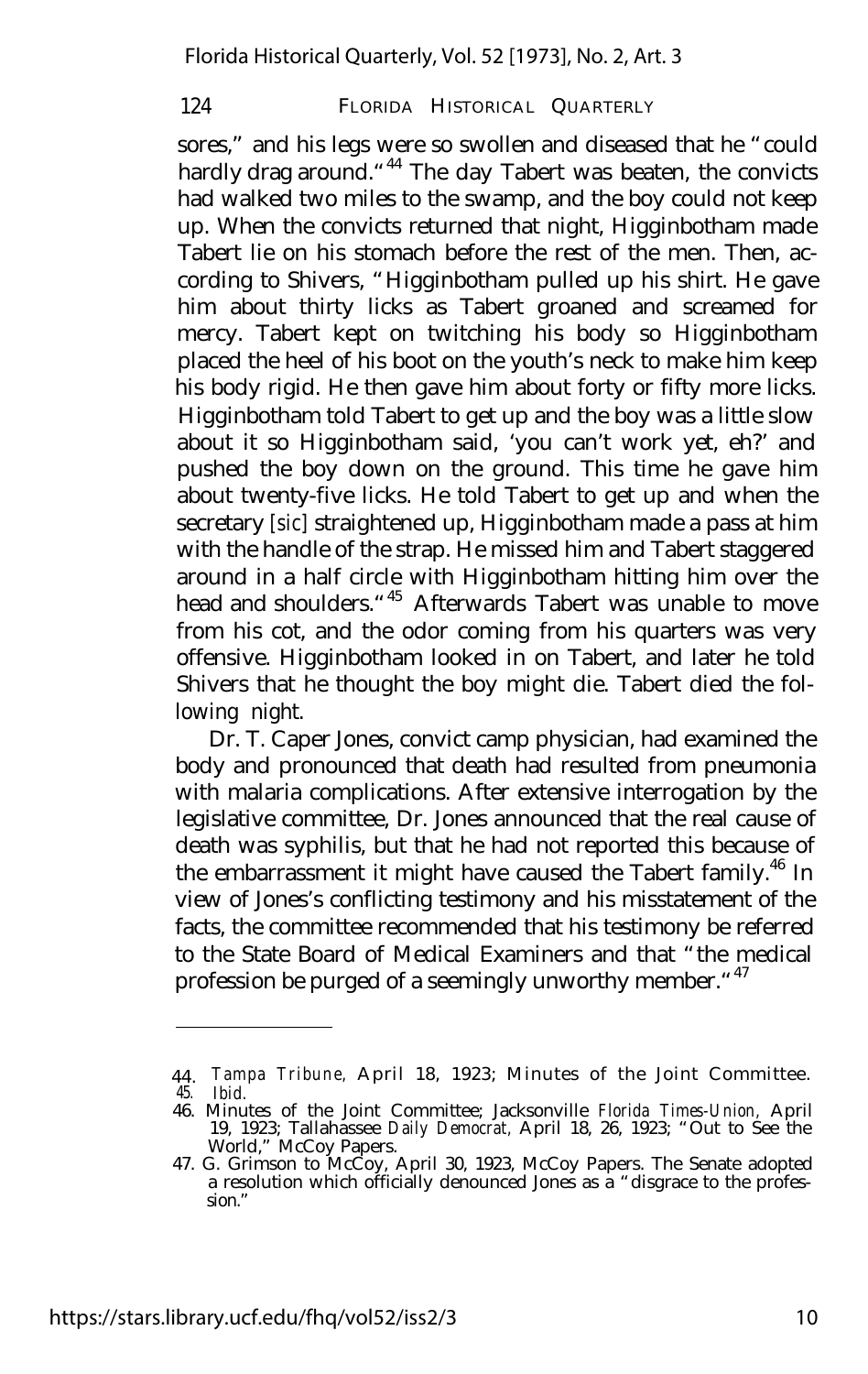Higginbotham went on trial for first degree murder on June 5, 1923, in Lake City. The state charged that Tabert had died from the whipping administered by Higginbotham. W. Padgett, a former convict guard at the Putnam Lumber Company, testified that Tabert had pleaded with Higginbotham not to beat him, but that the whipping boss had administered seventy-five lashes with a leather strap. $48$  J. E. Jackson, also a former guard, supported Padgett's testimony.

The defense attorneys did not deny that Tabert had been beaten, but argued that this was "in accordance with prison regulations which specified ten lashes. <sup>49</sup> Higginbotham testified that he had to whip Tabert. The convict had been reported for not working on at least three occasions, and he was whipped after the third report and received only eight lashes. Higginbotham denied the charge that he had placed his foot on Tabert's neck.<sup>50</sup>

In view of the conflicting testimony, the jury's duty was difficult. After considerable deliberation, however, they found the defendant guilty of second degree murder. On July 8, 1923, Judge A. G. Campbell sentenced Higginbotham to twenty years in the state penitentiary.<sup>51</sup> He was released after posting a \$10,000 bond. Through considerable legal maneuvering, the case was reviewed by the Florida Supreme Court in 1924. On the basis of a legal technicality, the court reversed the decision of the Columbia County Circuit Court and granted Higginbotham a new trial to be held in Dixie County.<sup>52</sup> The Columbia County Court records were transferred to the Dixie County Circuit Court Clerk on January 27, 1925. This was the last action taken in the Higginbotham case  $53$ 

48. Tallahassee *Daily Democrat,* June 27, 1923.

Published by STARS, 1973

<sup>49.</sup> *Ibid.,* June 28, 1923. 50. *Ibid.,* July 3, 1923.

<sup>51.</sup> Minutes of the Circuit Court of Columbia County, July 8, 1923, 166, Columbia County Courthouse, Lake City; Tallahassee *Daily Democrat,* July 10, 1923.

<sup>52.</sup> Minutes of the Circuit Court of Columbia County, October 30, 1924, 345; *Florida Reports,* 1924, *T. W. Higginbotham* v. *State of Florida,* 26, 43.

<sup>53.</sup> Minutes of the Circuit Court of Columbia County, January 27, 1925, 381; Minutes of the Circuit Court of Dixie County, special term beginning March 1925, Dixie County Courthouse, Cross City; Grimson to McCoy, September 11, 1924, McCoy Papers. Although the Dixie County Circuit Court minutes show that Higginbotham was involved subsequently in an assault and battery charge, the minutes contain no reference to a murder trial involving the convict-whipping boss. Apparently Higginbotham served no time for his role in the Tabert affair.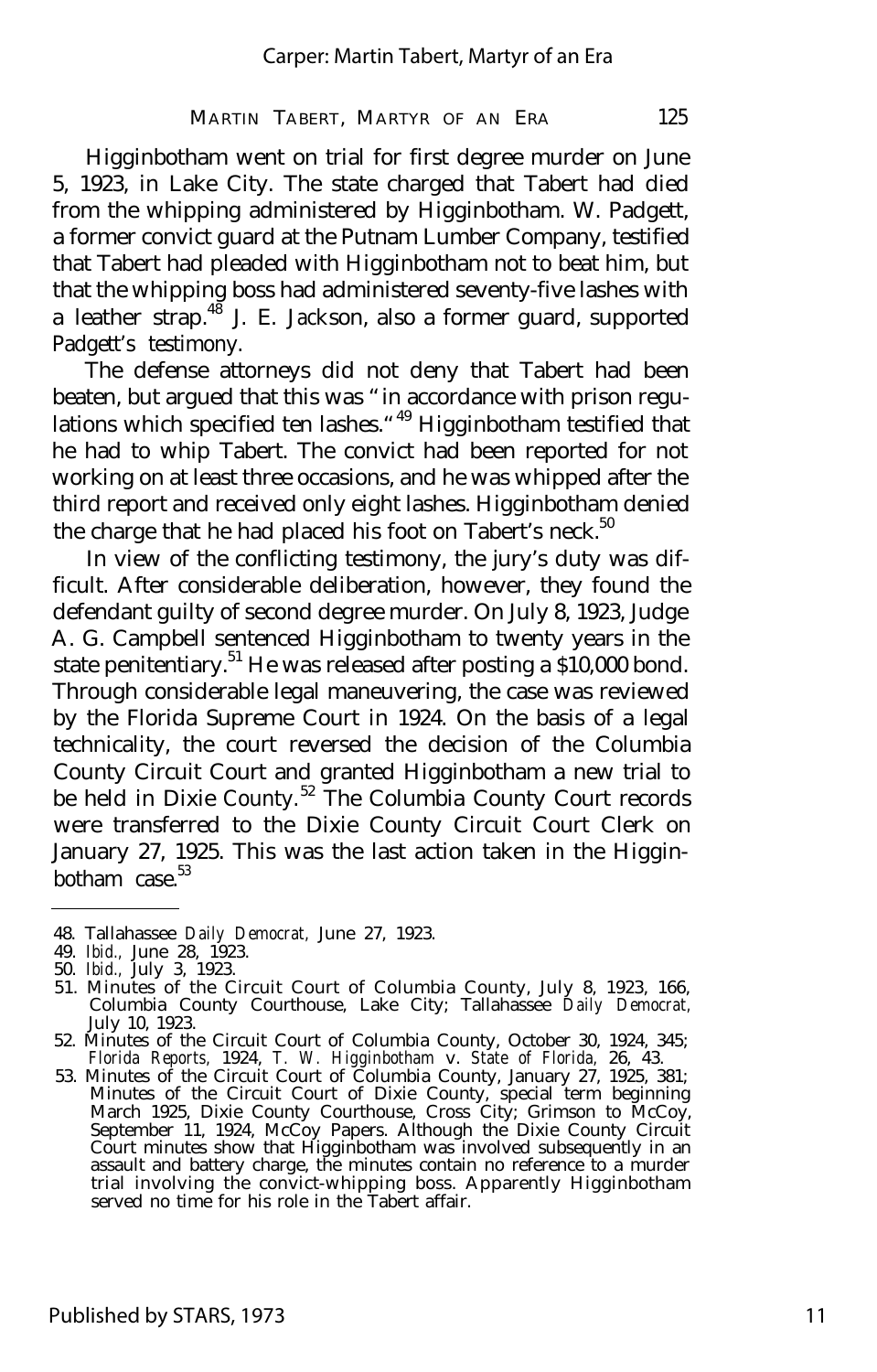Perhaps those who worked to see justice prevail after Tabert's death could take some consolation in the outcome of the civil suit for \$50,000 damages brought against the Putnam Lumber Company by the Tabert family. On November 29, 1923, the company agreed to settle out of court. The Taberts received \$20,000, and in return publicly stated that the company was absolved "of all willful blame."<sup>54</sup>

Although the investigating committee had utilized most of its time uncovering the circumstances surrounding Tabert's death, the committee was equally concerned with the convict brutalities which had occurred elsewhere in the state. Substantial evidence was uncovered of convict mistreatment in the turpentine camps in Baker and Bradford counties owned by State Senator T. J. Knabb.<sup>55</sup> Although the committee's findings in the Tabert incident overshadowed their investigation of these camps, the evidence produced against the senator was significant. The county convict-lease system with all its abuses had been in operation for many years, but the public knew little of its workings. The record of brutalities uncovered by the investigating committee focused the attention of the public at last upon the cruel treatment prisoners received at the hands of private corporations.

Paul Revere White, a nineteen-year old from Washington, D. C., had been arrested while walking on a highway near White Springs, Florida. Convicted of vagrancy and sentenced to six months in the Alachua County jail, he was leased to Senator Knabb and put to work scraping turpentine boxes in Baker County. White testified that because he could not do as much work as the Negro hands, he was "kicked, beaten, and whipped practically every day during the time he was at Knabb's camp."<sup>56</sup> White's testimony was substantiated by Dr. Lamb of Macclenny who claimed the "youth's hands and feet were minus skin to the flesh, deep seated ulcers were found on his legs, and one or more ribs were fractured where . . . the whipping boss hit him with his fist, and where he had also kicked him."<sup>57</sup>

Convict supervisor J. B. Thomas reported to Commissioner

<sup>54.</sup> Tallahassee *Daily Democrat,* November 28, 1923; Grimson to McCoy, October 9, 1923, McCoy Papers.

<sup>55.</sup> Tallahassee *Daily Democrat,* March 9, 1923. 56. *Tampa Tribune,* April 29, 1923.

<sup>57.</sup> *Ibid.*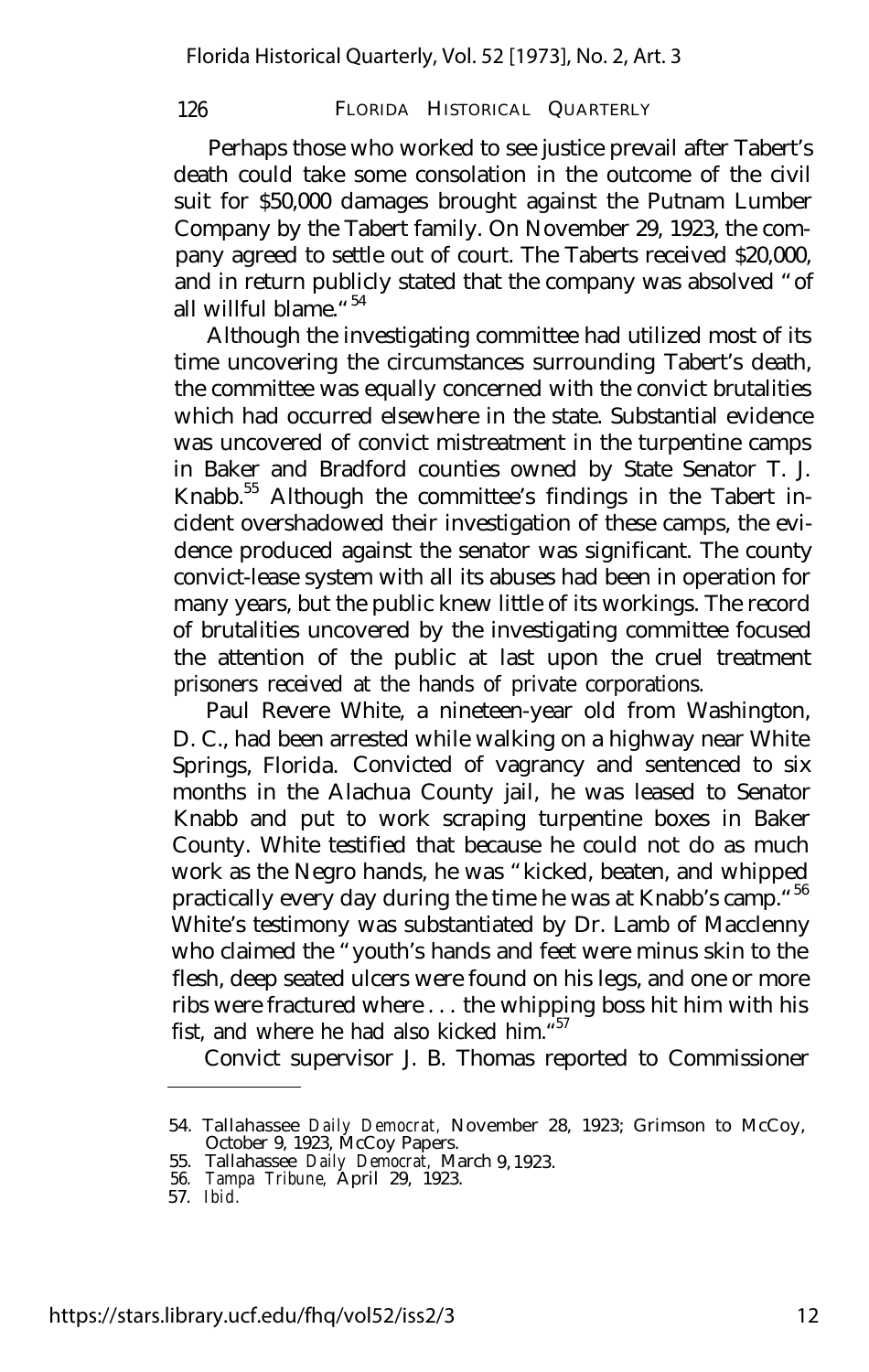of Agriculture W. A. McRae that White was forced to sleep on a cot with no covering when the temperature was eighteen degrees, and that he had removed him because "it meant murder to leave the man at the camp." According to Thomas, "Mr. Knabb is running a human slaughter pen at this convict camp, and I respectfully request that Roddenberry and Thompson, both of these men are Knabb's wardens, be placed on the blacklist and that Knabb's camp be discontinued."<sup>58</sup>

Using Thomas's report and other evidence, the Baker County grand jury conducted an investigation and indicted Captain John Roddenberry for cruelty to convicts. Before a trial date was set, Knabb was summoned to appear before the legislative investigating committee. Upon his arrival in Tallahassee, he announced his innocence of the brutality charge. After a conference with Thomas, Knabb issued a statement written by Thomas which essentially denied what the supervisor had earlier stated. He now insisted that the case had been exaggerated and that the senator's men had not been excessively cruel and inhumane.<sup>59</sup> Thomas's statement was the catalyst for a thorough investigation of conditions at Knabb's camps.

According to Mrs. Thelma Franklin, wife of the postmaster and storekeeper of Glen St. Mary, the Putnam Lumber Company convict camp brutalities were mild in comparison with conditions existing at Knabb's camp. She said that when she saw White he "looked like a corpse." She also told how Thompson, one of the guards, had killed a woman and her daughter. Mrs. Franklin testified that nine convicts were killed at the camp. When Senator Stokes asked her why she was so willing to testify, she said: "What I have to testify is for the sake of humanity and to allow people of the country to know the real truth."<sup>60</sup>

When convict supervisor Thomas was called to the witness stand, Senator Stokes asked him why he had first described Knabb's camp as a "slaughter pen" and then later claimed that Paul White had neither been cruelly nor inhumanely treated. Thomas did not answer to the committee's satisfaction, but he did admit that at least nine deaths at Knabb's camp had not been investigated.<sup>61</sup>

<sup>58.</sup> *Ibid.*

<sup>59.</sup> *Ibid.,* May 2, 1923. 60. *Ibid.,* May 9, 1923.

<sup>61.</sup> *Ibid.;* Minutes of the Joint Committee.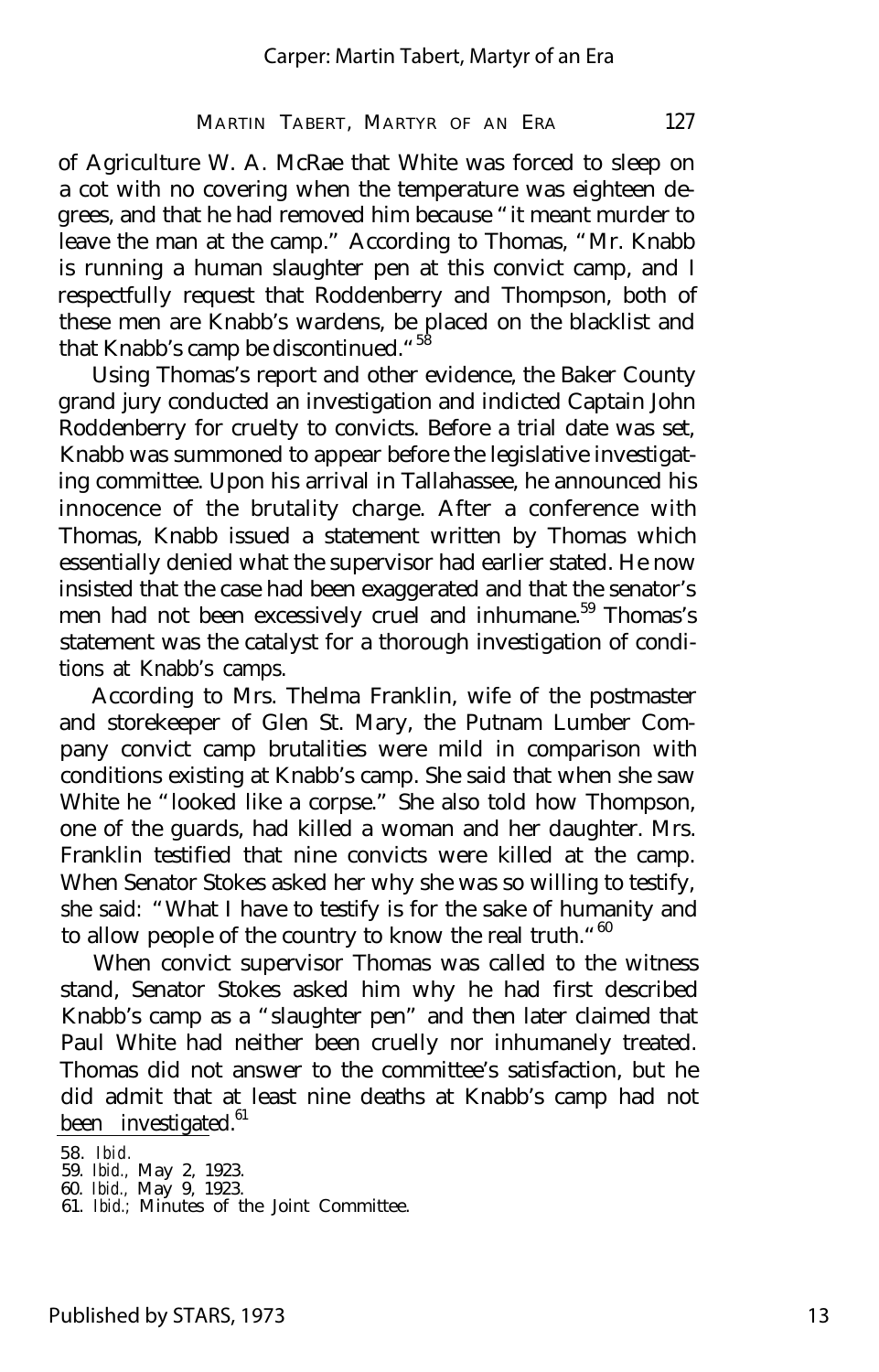As the committee completed its work, Senator W. H. Mapoles proposed that Knabb be removed from the Florida Senate unless he could disprove the allegations that had been made; Knabb's attorneys were unable to refute Mrs. Franklin's charges.<sup>62</sup>

The investigating committee concluded its work May 10, 1923. It recommended that the county convict-lease system be abolished, that corporal punishment of state and county convicts be forever prohibited, and that the laws governing the care and housing of convicts be revised. $63$  The committee's investigation was the catalyst for an increasingly vocal sentiment against the lease system. As the committee uncovered more and more brutalities, abolitionist sentiment developed throughout the United States. For the first time many individuals and organizations were openly opposing this kind of penal system.

United States Senator Duncan U. Fletcher called for an end to the practice of leasing convicts to private parties.<sup>64</sup> Tampa's Board of Trade passed a resolution condemning the cruelty and lack of humanity and the graft growing out of the iniquitous system which brought disgrace to the state. The resolution urged the abolition of corporal punishment and the lease system.<sup>65</sup> The Milwaukee Woman's Club also asked the Florida legislature to take steps to put the state's penal system in harmony with the times. The ladies noted that human slavery was abhorrent, and that Florida's penal system was even more abominable. $66$ 

The Grand Council of Georgia and Florida of the Order of United Commercial Travelers of America called for an end to the lease system and the use of the whip. The Rotary Club of Gainesville termed the system indefensibly bad, and to show that Florida did not condone human barbarism, it must "wipe out every vestige of this system."<sup>67</sup> Mayor Frank Fortune Pulver of St. Petersburg described the leasing of convicts and using the

<sup>62.</sup> *Tampa Tribune,* May 12, 1923; interview with Barney J. Padgett, Mac-clenny, July 10, 1963; interview with John F. Baker, Lake City, July 10, 1963. The records show that although Knabb was not removed from the Senate, the Alachua County commissioners severed their contract with the senator.

<sup>63.</sup> *Florida Senate Journal,* 1923, 1591. 64. Tallahassee *Daily Democrat,* April 16, 1923; New York *World,* April 13, 1923.

<sup>65.</sup> *Florida House Journal,* 1923, 817.

<sup>66.</sup> *Ibid.,* 1495.

<sup>67.</sup> *Ibid.,* 1843.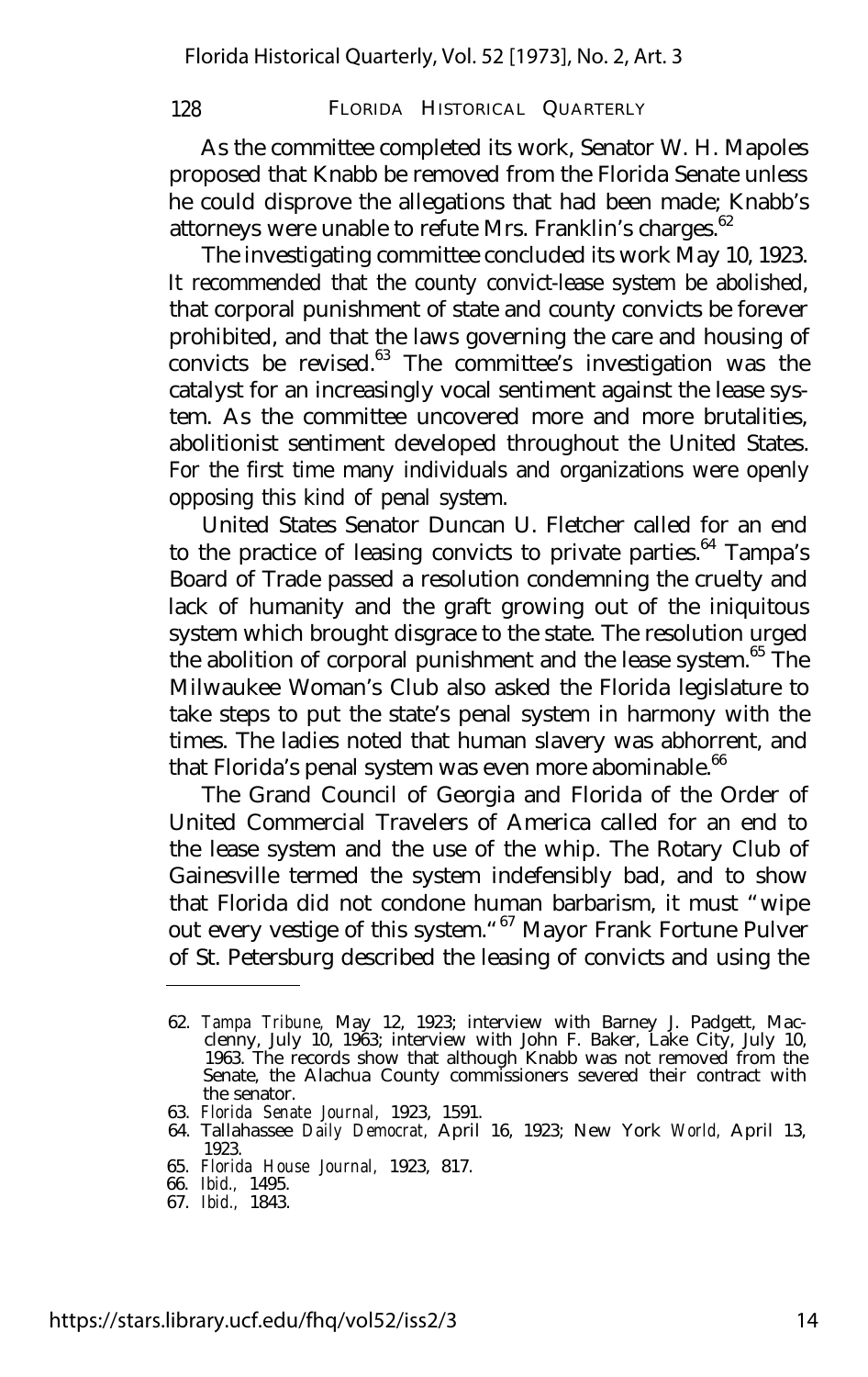lash as not only inhuman but un-American. The tourist business, he said, was suffering because of the bad publicity Florida was receiving, and the "delay in removing the one horrible and ugly sore spot is making Florida synonymous with Russian Bolshevism. "<sup>68</sup> The United Daughters of the Confederacy of Florida denounced the "barbarous system under which human beings [are] virtually sold into slavery and brutally whipped, regardless of their physical condition or the degree of their offense."<sup>69</sup> The members of the Union Congregational Church of Crystal Springs also demanded immediate legislative action.

When the legislature abolished the state convict-lease system in 1919, abolition sentiment had been encouraged by the Florida press in general and especially the *Tampa Tribune.* The leadership in the abolition movement following Tabert's death, however, came from two out-of-state citizens— Amos Pinchot and Samuel D. McCoy. Pinchot, a New York attorney and brother of Gifford Pinchot, made Florida his winter home, and he was interested in the problems of the state. McCoy was a correspondent for the New York *World,* and he covered the Tabert case for that newspaper. On April 16, 1923, Pinchot, in a letter to Mrs. William S. Jennings and to Miss Elizabeth Skinner, denounced the convict-lease system and the use of the lash. He said that the brutalities had "clouded the skies and darkened the waters of [his] old hunting and fishing grounds." He did not blame entirely men like Higginbotham who were merely instruments of the system. When the state legalized convict leasing it had put excessive power into the hands of camp guards and unlimited brutality was the result. Pinchot reminded the ladies that cruelty breeds crime.<sup>70</sup> Pinchot realized that there would be some opposition to a move to eliminate the lease system. He felt that corporate interests would oppose abolition and that state officials would merely go through the motions necessary to pacify public opinion. If the state refused to act, Pinchot threatened that he and other sportsmen would vacation elsewhere. Florida, he insisted, had to right the wrongs committed by those who had been "contemptuous of the sanctity of the human body and the dignity

<sup>68.</sup> *Ibid.*

<sup>69.</sup> *Ibid.,* 1844.

<sup>70.</sup> Amos Pinchot to Elizabeth Skinner and Mrs. W. S. Jennings, April 16, 1923, Amos Pinchot Papers, Library of Congress, copy in McCoy Papers.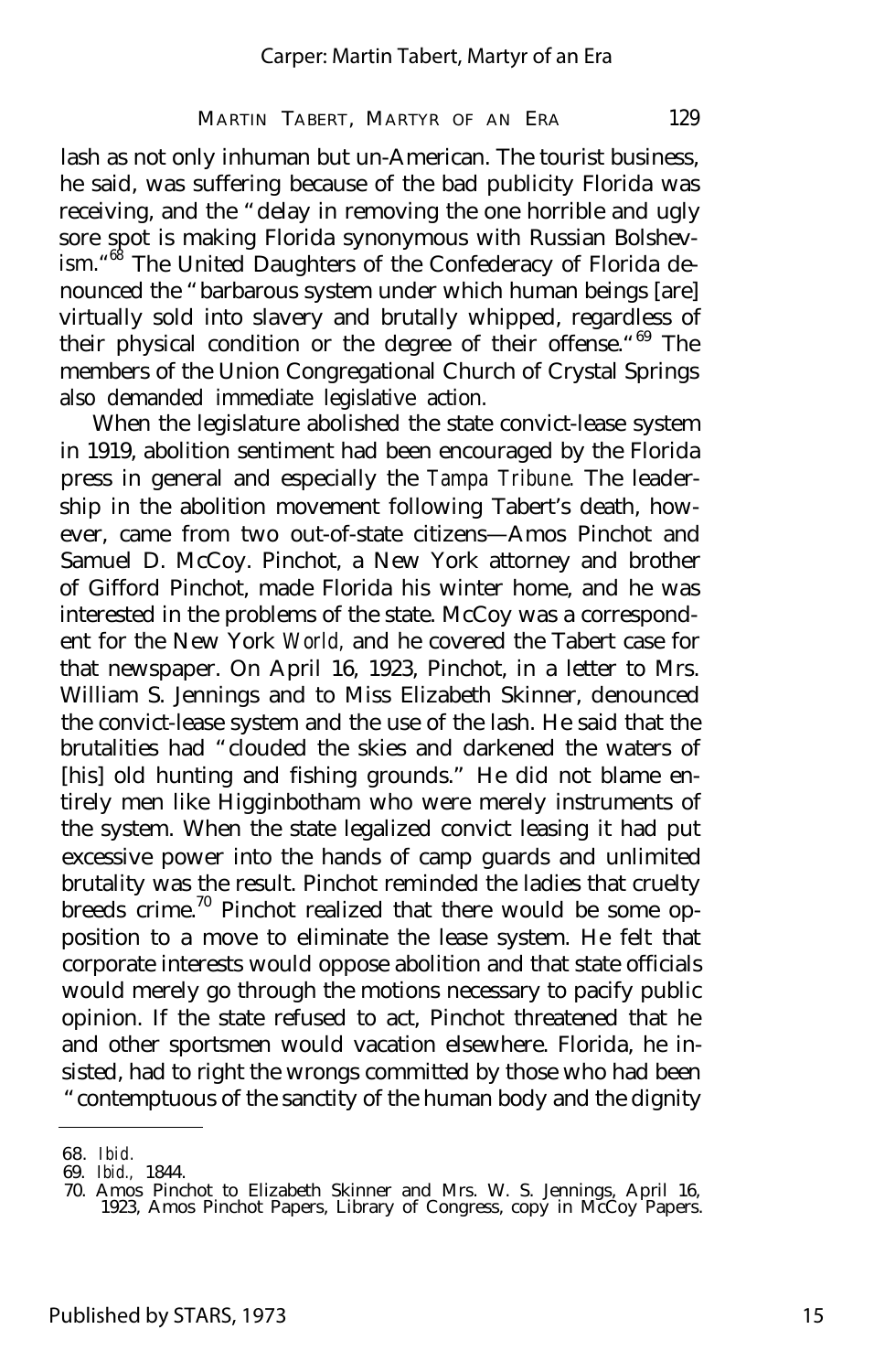of human life.<sup>" 71</sup> Pinchot sent copies of his letter to McCoy and the editor of the New York *World,* noting that he had seen the lease system in operation. It was his hope that his communication would help the efforts of the World and others to eliminate the brutal system.<sup>72</sup>

George Westcott Stearn of the American Agricultural Association congratulated Pinchot on his stand and denounced the system as "only another name for and form of SLAVERY."<sup>73</sup> He called on President Warren G. Harding and the United States Attorney General to use their influence in the abolition movement<sup>74</sup>

Governor A. B. Cox of North Dakota thanked Pinchot for his efforts, and noted the hundreds of letters that his office had received from throughout the United States. It was his opinion that "unless the existing evils in connection with the leasing of convicts are corrected in the state of Florida . . . a great many of those who go to Florida for their vacations will be constrained to visit other states."<sup>75</sup>

While Pinchot vigorously worked for abolition, McCoy of the New York *World* was supplying his paper with on-the-spot coverage of the investigating committee's work. McCoy had been sent to Florida to investigate the Tabert case and he remained for nearly two months, telegraphing a dispatch almost every  $\rm{dav.}^{76}$ 

McCoy's articles were very significant. Largely because of his stories papers throughout the country printed editorials demanding the abolishment of the lease system and the lash.<sup>77</sup> In Florida, some fifty papers strongly attacked the lease system.

As the Tabert investigation continued, the House began debate on the bill to end the lease system. Representative Nathan Mayo, chairman of the house convict committee, caused a stir when he displayed convict paraphernalia, including a whipping strap, threadbare clothing splashed with swamp muck, and torn and mismated shoes. According to Mayo the whip was loaded at the handle end, and "it was a frequent practice to treat the strap

<sup>71.</sup> *Ibid.* 72. Pinchot to editor, New York *World,* April 16, 1923, Pinchot Papers. 73. George Westcott Stearn to Pinchot, April 20, 1923, *ibid.* 74. *Ibid.*

<sup>75.</sup> A. B. Cox to Pinchot, April 20, 1923, *ibid.* 76. "The Death— And Life of Martin Tabert," McCoy Papers,

<sup>77.</sup> August Rehan to McCoy, April 24, 1923, *ibid.*